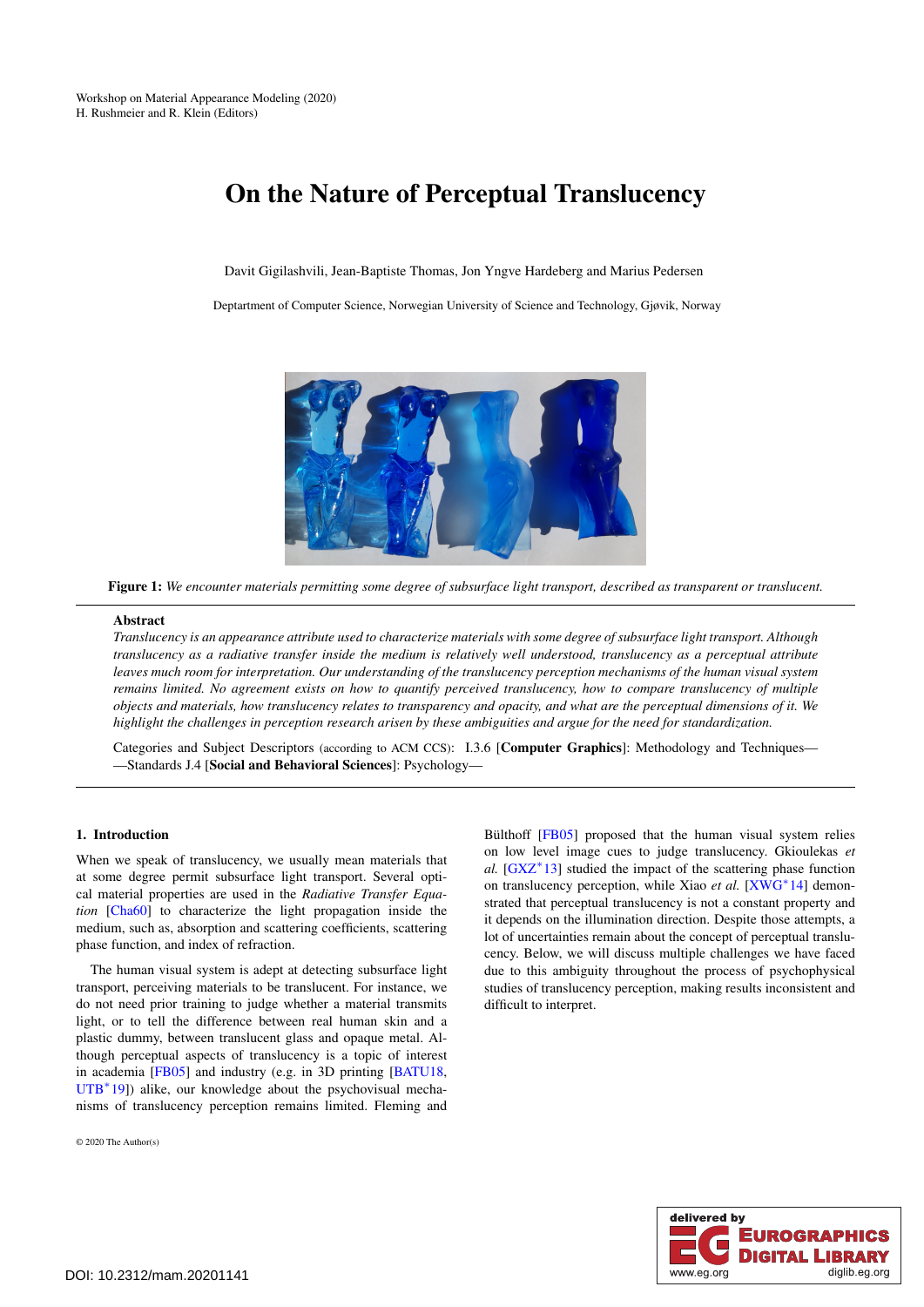#### <span id="page-1-1"></span>2. Open questions about perceptual translucency

# 2.1. Definition and conceptual understanding

Translucency is considered a major appearance attribute by the CIE [\[Poi06,](#page-3-6) [Eug08\]](#page-3-7) alongside color, gloss and texture. No single standard definition of translucency exists. ASTM - Standard Terminology of Appearance [\[AST17\]](#page-3-8) defines translucency as *"the property of a specimen by which it transmits light diffusely without permitting a clear view of objects beyond the specimen and not in contact with it."*. According to Gerbino [\[GSTdW90\]](#page-3-9), *"transparent substances, unlike translucent ones, transmit light without diffusing it."* Eugène [\[Eug08\]](#page-3-7) also highlights diffusing-blurring nature of translucency, arguing that *"if it is possible to see only a "blurred" image through the material (due to some diffusion effect), then it has a certain degree of transparency and we can speak about translucency"*. However, the author believes that *"a single and simple definition of translucency is unlikely to be achieved."* According to the CIE [\[Poi06\]](#page-3-6), *"translucency is a subjective term that relates to a scale of values going from total opacity to total transparency."* In non-scientific contexts, *translucent* as an adjective can be used to describe the scattering, as well as clear transparent media [\[web\]](#page-3-10). While these definitions usually refer to the physical property of light scattering, the term is still vague in terms of perception, as it does not reflect in what way physical properties relate to appearance (except for "blurring"), making it subject to individual interpretation.

#### 2.2. Perceptual dimensions of translucency

One of the major challenges regarding translucency is to identify its perceptual dimensions. For example, various perceptual dimensions exist to describe color - such as, hue, chromaticity or lightness. The same is true for gloss. Hunter [\[Hun37\]](#page-3-11) proposed six dimensions of gloss (specular gloss, contrast gloss, distinctnessof-reflected-image, absence-of-bloom, absence-of-surface-texture, and sheen). Pellacini *et al.* [\[PFG00\]](#page-3-12) identified two perceptual dimensions of gloss: contrast and distinctness. It is not clear yet what would be similar perceptual dimensions for translucency, although there is evidence that they might exist. The authors of this paper have conducted psychophysical experiments studying translucency perception [\[GTHP18,](#page-3-13) [GUT](#page-3-14)<sup>\*</sup>19, [GDPH20\]](#page-3-15). We have observed that the subjects find it challenging to interpret the term and to identify the dimensions for quantifying it. They could not decide which cue to prioritize: complexity of light and matter interaction, i.e. preservation of structure of the light - clarity of the image seen-through the material, or preservation of the radiometric values (the amount of transmitted light). What if we compare very dark transparentlooking material with little scattering against the lighter one with less absorption but higher scattering? (refer to Fig. [2\)](#page-1-0). These observations are consistent with Eugène's [\[Eug08\]](#page-3-7) proposal that *"the concept of translucency can perhaps be regarded as a generic and subjective term, combining the concepts of clarity ("ability to perceive the fine details of images through the material") and haze ("property of the material whereby objects viewed through it appear to be reduced in contrast")* - also admitting that much work is still needed to clear up these uncertainties.



Figure 2: *Objects in the same column are made of the identical material. However, due to smaller scale and presence of thin parts, the Bunny has more cues evoking perception of translucency. Objects in the first column have high scattering and low absorption. In the second column - lower scattering and higher absorption. In the third column - same scattering as in the second column - but higher absorption. How can we compare their perceptual translucency?*

#### <span id="page-1-0"></span>2.3. Relation with transparency and opacity

Another reason why the term leads to confusion is the lack of knowledge how it relates to transparency and opacity. Eugène [\[Eug08\]](#page-3-7) proposes that translucency is related to transparency and opacity but does not discuss how. Gerardin et al. [\[GSF](#page-3-16)<sup>\*</sup>19] propose that increasing subsurface scattering of the transparent material makes it translucent and eventually opaque, while adding absorption to a fully transparent material gradually makes it opaque, but never - translucent. This definition was not accepted by some of our subjects.

It is not clear whether transparency, translucency and opacity are on the same line of continuum, whether they are mutually exclusive or they can co-exist. Can a material possess some degree of transparency and translucency, or some degree of translucency and opacity at the same time? When do transparent materials start to be considered translucent, or when do translucent ones become opaque? Transparency and opacity seem to be ranges across the spectrum of light transmission properties rather than extreme discrete points. We have demonstrated that opacity is a subjective term and does not imply complete absence of transmission [\[GTHP18\]](#page-3-13) (further supported by [\[GMH19\]](#page-3-17)). It seems that the conceptual boundary between transparency, translucency and opacity is fuzzy - although the amount of translucency could be characterized with a bellshaped curve that gradually increases, reaching a peak and then decreasing again while moving from transparency to opacity [\[Per\]](#page-3-18) (refer to Fig. [3\)](#page-2-0).

# 2.4. How to quantify perceptual translucency?

Limited knowledge on how to quantify translucency and how it relates to other perceptual properties of subsurface light transport (transparency and opacity) makes it challenging to apply magnitude estimation techniques [\[Tor58\]](#page-3-19) to quantify translucency of a given material, or psychophysical scaling methods, such as pair compar-ison and rank order [\[Eng00\]](#page-3-20), to compare the stimuli with one an-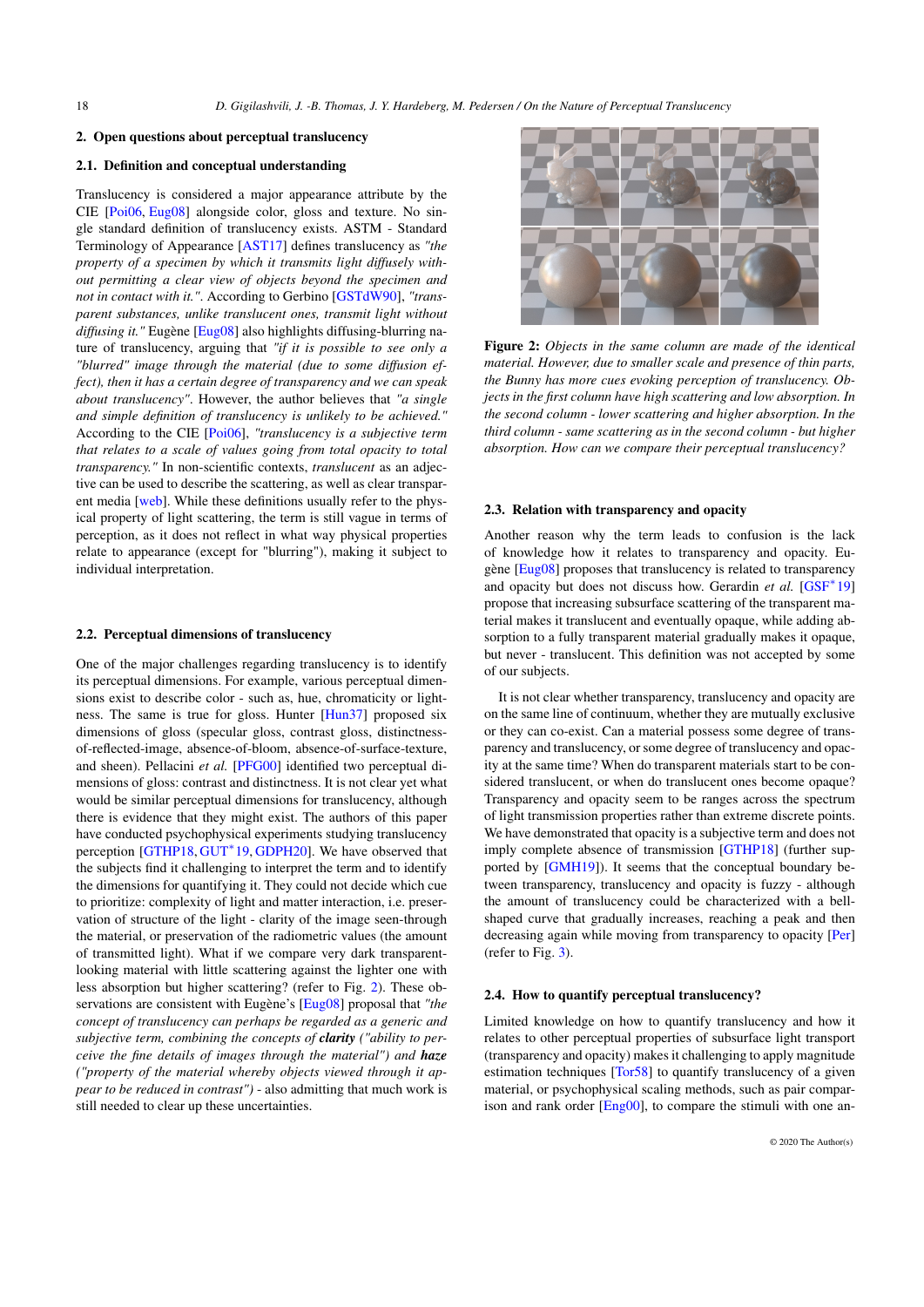<span id="page-2-1"></span>

<span id="page-2-0"></span>Figure 3: *Translucency might be gradually increasing, reaching its peak and decreasing between transparency and opacity. However, transparency and opacity are unlikely to be discrete points and translucency can co-exist with them.*

other. As there is an intuitive spectrum of glossiness properties from a Lambertian matte to a perfect mirror, it has been demonstrated to be feasible to estimate magnitude of glossiness [\[PFG00\]](#page-3-12), or to identify glossier and less glossy objects when comparing multiple stimuli [\[THS17,](#page-3-21) [GTPH19\]](#page-3-22). However, we faced a challenge with interpretation of the term when similar approach was applied to translucency. The subjects found it challenging to rank the stimuli by translucency, from the most translucent to the least translucent one [\[GTHP18\]](#page-3-13). What does *more translucent* mean? How would we tell which stimulus is more translucent? (e.g. in Fig. [1](#page-0-0) and [2\)](#page-1-0) Is it the one closer to transparency, opacity, or the center of the hypothetical transparency-opacity axis? Does higher scattering or absorption make materials more translucent? When does translucency peak, is correlation between scattering and translucency monotonous? These have been the questions we have not been able to answer.

The state-of-the-art works experimenting on translucency perception avoid quantifying translucency and abstain from comparing *more* and *less translucent* stimuli. They rather encapsulate this in matching and similarity detection tasks, asking observers to match the stimuli by appearance [\[XWG](#page-3-5)<sup>\*</sup>14,[XZG](#page-3-23)<sup>\*</sup>19,[FB05\]](#page-3-1) and/or to se-lect similar ones by translucency [\[GXZ](#page-3-4)<sup>\*</sup>13, [GUT](#page-3-14)<sup>\*</sup>19]. While this task is less ambiguous and easier to interpret for the subjects, it has not been demonstrated up-to date that the human visual system can isolate translucency from total appearance. This creates the risk the observers making up their own rules matching the stimuli by total appearance, by lightness, or any property other than translucency. If the definition of translucency is not clear, how can they judge translucency similarity?

## 2.5. Translucency constancy of objects and materials

Similarly to our work [\[GTHP18\]](#page-3-13), Nagai et al. [\[NOT](#page-3-24)<sup>\*</sup>13] asked subjects to identify *more translucent* stimulus, interpreting it as having stronger subsurface scattering. However, definition of translucency as a material property does not adequately convey the complex nature of translucent appearance. We believe that in addition to physical material properties at least three other factors - illumination geometry, the size of the object and its shape should be considered. An object looks more translucent [\[XWG](#page-3-5)<sup>\*</sup>14, [FB05,](#page-3-1) [GTHP18\]](#page-3-13) and less opaque [\[GMH19\]](#page-3-17) in back-lit conditions. It has been shown that scale and overall thickness of the object [\[FB05,](#page-3-1) [UTB](#page-3-3)<sup>\*</sup>19], as well as presence of thin regions [\[GTHP18,](#page-3-13) [GUT](#page-3-14)<sup>\*</sup>19] impact perceived translucency.

The majority of the observers in our studies [\[GTHP18,](#page-3-13) [GUT](#page-3-14)<sup>\*</sup>19] had difficulty comparing objects with different shapes due to the ambiguity between object-specific translucency and translucency as a shape-independent physical material property (e.g. what if a material is fully transparent, but complex shape, surface geometry or roughness do not permit to see-through the object - is it still transparent?) Moreover, it was problematic to come up with a single translucency measure for an object with a complex shape and varying thickness (refer to a female bust with thick torso and thin cloth areas in Fig[.1\)](#page-0-0). Hutchings [\[Hut94\]](#page-3-25) proposes that heterogeneous material might have *"more than one colour, perhaps more than one translucency, gloss, or surface irregularity"* that no appearance profile system can deal with. Should translucency of an object be assessed as a whole, as a global attribute, or should it be taken as a local, region-specific one?

We believe perceptual translucency is a context-dependent attribute with limited constancy and mapping physical material properties with a visual attribute is a surjective but non-injective function - several different physical properties evoking identical perception of translucency. If we draw a parallel with color, material translucency could be analogous with spectral reflectance as an objective physical material property, and object translucency with color, both being perceptual by definition. However, there exist physiological color matching functions with no interpretation, while no physiological functions have been found or described so far for perceived translucency. This could be explained with a fact that perception of translucency is a more complex phsychovisual phenomenon, involving spatial properties, contrast and various image cues [\[FB05\]](#page-3-1). As it is possible to fix physiological state, there exists a standard observer for color. However, physiology of translucency perception is not understood, leaving room for further research. While perceived translucency would more logically be compared with color appearance, no translucency counterpart is identified for colorimetry yet. It is likely that translucency measurement will be context-specific, customized to individual circumstances.

# 3. Conclusion

To summarize, our experience with psychophysical experiments has shown that there is an obvious need for translucency measurement, comparison and definition standards. The lack of an established procedure for perceptual translucency measurement makes tasks ambiguous and inconsistent. There is a clear disagreement among observers regarding its dimensionality. Although they always found a strategy to tackle a particular task, their "solutions" do not necessarily express what they perceive. A rigorous future work is needed to identify perceptual dimensions of translucency, if any. Revealing particular dimensions will make psychophysical measurements more consistent and easier to interpret. The defi-